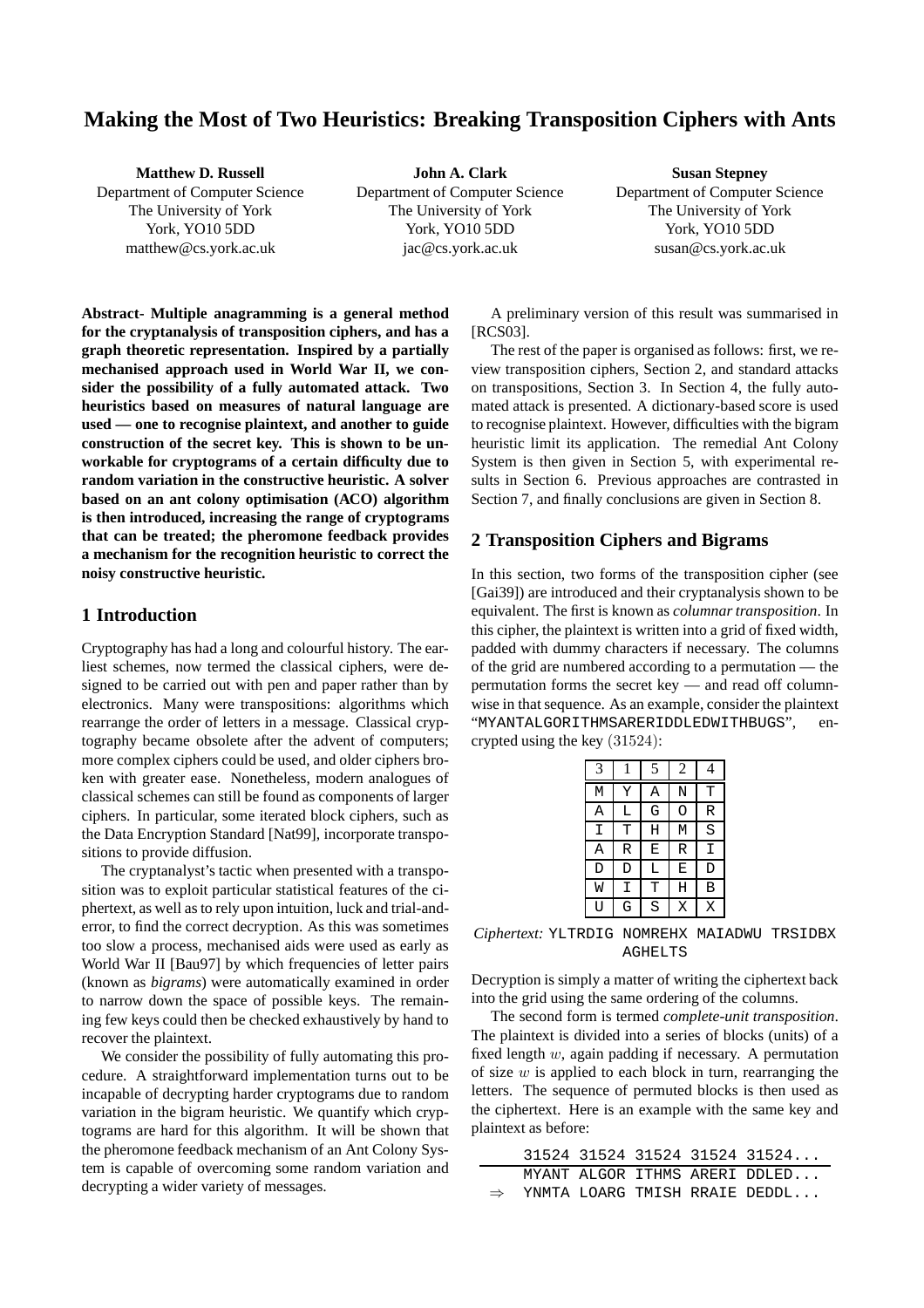In a sense this latter form of the transposition is also the most general, as any transposition can be recast as a complete-unit transposition with key size set to the length of the plaintext.

Both of these forms of the transposition cipher are susceptible to an attack known as *multiple anagramming*. The key size  $w$  is assumed known (there are statistical tests for this purpose), and the ciphertext is written into a grid with  $w$ columns. For columnar transpositions, the ciphertext must be written into the grid column by column from left to right, and dually for complete-unit transpositions the ciphertext is entered row by row from top to bottom. The columns then have to be rearranged to form readable plaintext in every row. For example,



Finding the correct rearrangement is clearly equivalent to finding the key. Certain patterns inherent in natural language can be exploited in order to do this efficiently.

## **3 Historical Cryptanalysis of Transposition Ciphers**

One property of written natural language is that the distribution of pairs of letters, known as *bigrams*, is not uniform. In English, for example, 'TH' is common and 'QZ' is rare. Using some large sample of text, stripped of numbers, punctuation, whitespace and other non-letters, a standard probability for each bigram can be obtained<sup>1</sup>. For other texts, the observed frequencies will tend to be close to these probabilities. Two columns placed next to each other form several bigrams, one for each row. The *bigram adjacency score*,  $Adj_{(I,J)}$ , is defined as the average probability of the bigrams created by juxtaposing columns  $I$  and  $J$ , i.e.,

$$
Adj_{(I,J)} \stackrel{\text{def}}{=} \frac{1}{h} \sum_{r=1}^{h} P_{\text{std}}(I_r J_r), \tag{1}
$$

where  $I_r$  and  $J_r$  denote the rth letter in the column I or J respectively,  $P_{std}(xy)$  is the standard probability of the bigram 'xy', and  $h$  is the number of rows in a column. The score will be higher for two correctly aligned columns, because the bigrams will be from the plaintext. If they are incorrectly aligned, the pairs will be much more random, and likely to score lower. This distinction is examined more rigorously in Section 4.

From the bigram adjacency score, a pen-and-paper cryptanalyst infers the top candidates for each column's neighbour. Together with other statistical clues, it is usually straightforward to reassemble the columns correctly.



Figure 1: The anagramming graph produced by the cryptogram used as the running example. Arcs with bigram adjacency score below  $\alpha = 0.0035$  have been pruned.

A more general method is also known [Bau97] that is less reliant on *ad hoc* exploitation of particular features of the cryptogram. This method has been partially automated, as mentioned in the introduction, and will now be considered in more detail.

We will first need some preliminaries: by  $I \parallel J$ , we mean that when columns  $I$  and  $J$  are adjacent in that order they form bigrams from the plaintext. If this is not the case, then we write  $I \nparallel J$ . The multiple anagramming problem can be represented as a graph, as has been done in Figure 1. We will call such a graph the *anagramming graph* of the problem. Each node denotes a column. A directed arc from column I to column J indicates that  $I \parallel J$  has not been ruled out.

Since the transposition key is a permutation, a candidate key can be represented as some path through the column nodes which does not pass through the same column twice. Normally, this would specify  $w!$  possible keys, where  $w$  is the width of the grid; even for small  $w$  this precludes an exhaustive search. In the historical attack, arcs on the anagramming graph are pruned to restrict the number of paths. The number of keys is hopefully reduced to a point where each can be checked by hand to see which produces a comprehensible plaintext. To prune the arcs, a cutoff value  $\alpha$  is chosen; an arc is included from node  $I$  to  $J$  if and only if  $Adj_{(I,J)} > \alpha$ .

In the following section we attempt to convert this into a fully automated attack.

## **4 A Fully Automated Attack**

Human interaction is still required for the recognition of plaintext. This can be automated by a heuristic score based on the number of dictionary words in a candidate decryption. Longer words are given more weight than shorter

<sup>&</sup>lt;sup>1</sup>For the experiments described in this paper, these probabilities were taken to be the same as the relative frequencies of bigrams observed in a 140 000 character novel [Wel98].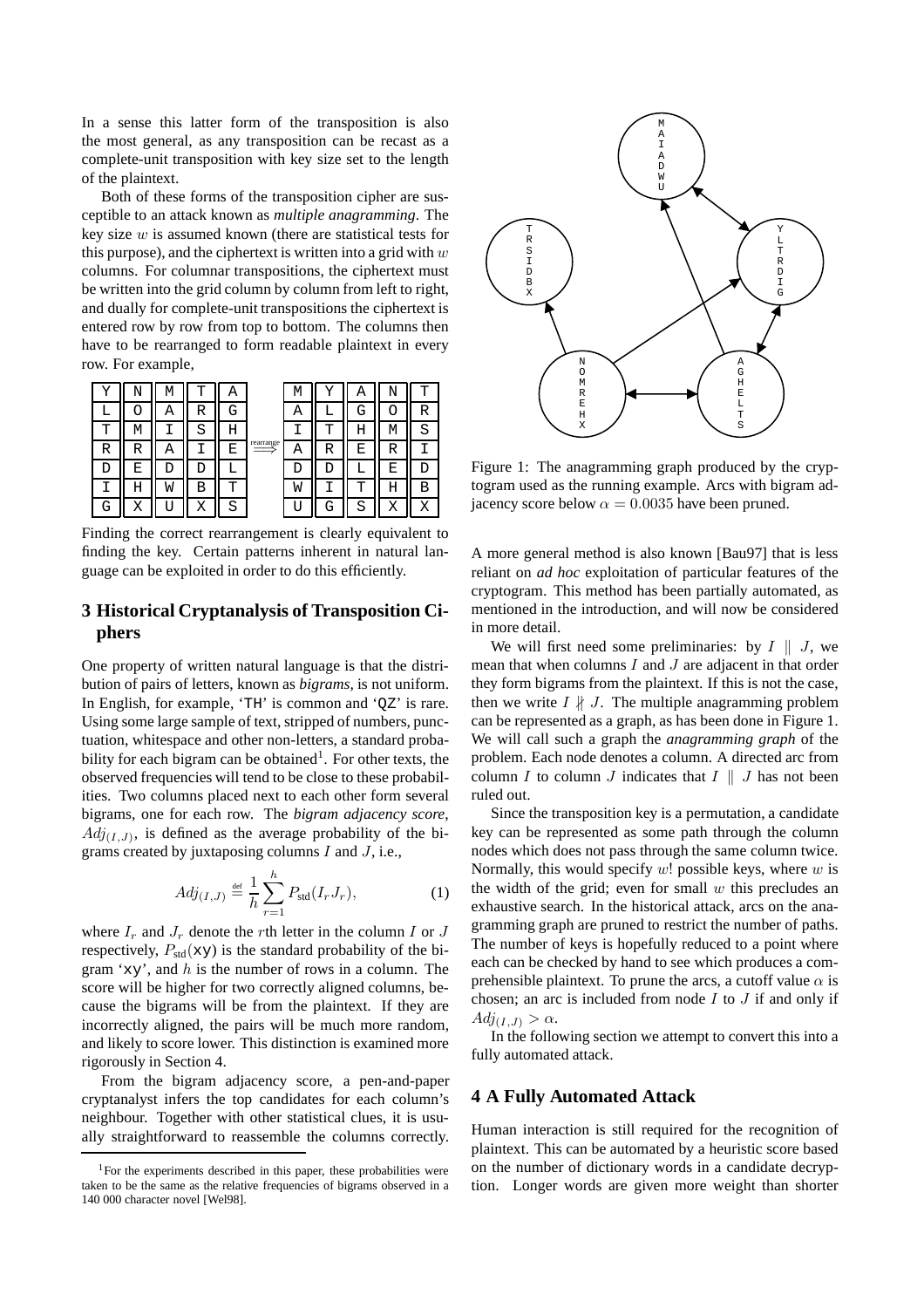words — they are less likely to appear by chance and so give stronger evidence of a correct decryption. Let  $N_d$  be the number of d-letter substrings from the text which are present in a standard dictionary. The dictionary heuristic used in this paper is defined as:

$$
Dict(M) \stackrel{\text{def}}{=} \frac{1}{L} \sum_{d=3}^{10} d^2 N_d \tag{2}
$$

where  $L$  is the length of the text. A list of 40 000 words, derived from [Atk03], is used as the standard dictionary.

In practice, we find that  $Dict(M)$  is maximum whenever M is the correct plaintext, considered over all the possible decryptions M of a cryptogram. Hence, one way to recover the plaintext is to consider the maximisation problem with Dict as the objective function. Specifically, all the paths through the pruned anagramming graph are evaluated using Dict, and the maximum is identified as the plaintext.

It remains to select the cutoff value  $\alpha$ . The choice for  $\alpha$ is critical both to the time complexity of the algorithm and the possibility of finding the correct decryption at all. If  $\alpha$ is chosen too high, then it is likely that the arc linking two columns I and J, where  $I \parallel J$ , will be pruned. This would be disastrous, as the correct key is removed from the search space. Conversely, if  $\alpha$  is too low, though the confidence in retaining the right solution increases, the time taken to find it rises too because there are more paths through the graph. In this algorithm, there is a direct tradeoff between computational efficiency and probability of success.

We will attempt to derive some guidance on the choice of  $\alpha$ . When juxtaposing two columns I and J, consider for the moment just the bigram produced in the top row,  $I_1J_1$ . We can define a random variable on  $I_1J_1$ ,

$$
S(I_1 J_1) \stackrel{\text{def}}{=} P_{\text{std}}(I_1 J_1) \tag{3}
$$

where  $P_{std}(I_1J_1)$  is the standard probability of the bigram  $I_1J_1$  appearing in natural language text. These probabilities are assumed to be known, determined using a standard corpus, and are used below to calculate expected values.

If  $I \parallel J$ , the bigram will occur with probability

$$
Prob(I_1 J_1) = P_{std}(I_1 J_1)
$$
 (4)

The expected value of  $S(I_1J_1)$  is therefore

$$
E[S(I_1 J_1)] = \sum_{I_1 J_1} P_{\text{std}} (I_1 J_1)^2 \tag{5}
$$

$$
\approx 0.008\tag{6}
$$

However, if  $I \nparallel J$ , we can use the standard frequencies of single letters to estimate the probability of the bigram.

$$
Prob(I_1 J_1) = P_{std}(I_1) P_{std}(J_1)
$$
 (7)

where  $P_{std}(X_1)$  is the probability of the single letter  $X_1$  appearing at some position. The expected value of  $S(I_1J_1)$ then becomes

$$
E[S(I_1 J_1)] = \sum_{I_1 J_1} P_{\text{std}}(I_1) P_{\text{std}}(J_1) P_{\text{std}}(I_1 J_1) \tag{8}
$$

$$
\approx 0.004\tag{9}
$$

|  | 10 | 15                                   | 20 |
|--|----|--------------------------------------|----|
|  |    | $\alpha$ 0.0014 0.0034 0.0042 0.0047 |    |

Table 1:  $\alpha$  cutoff values which give a 95% probability of the correct solution being in an anagramming graph for a cryptogram of fixed width  $w = 15$  and varying height h.

The variance of  $S(I_1J_1)$  can also be calculated in a similar fashion.

Two juxtaposed columns form several bigrams, one for each row.  $Adj_{(I,J)}$  is the mean value of S over all the rows. Assuming that the bigram on each row is independent,  $Adj_{(I,J)}$  is a sample mean with a sample size of h, the height of the column ( $h = L/w$ ). By the Central Limit Theorem, this can be approximated by a normal distribution, obtaining:

$$
Adj_{(I,J)} \sim N\left(0.008, \sqrt{\frac{3 \times 10^{-5}}{h}}\right) \text{ if } I \parallel J. \quad (10)
$$

$$
Adj_{(I,J)} \sim N\left(0.004, \sqrt{\frac{6 \times 10^{-5}}{h}}\right) \text{ if } I \nparallel J.
$$
 (11)

For any cutoff value  $\alpha$ , and some pair of columns I and J where  $I \parallel J$ , the probability  $p_c$  that the arc between those columns will be in the anagramming graph can be calculated using (10).  $w - 1$  correct arcs are needed in total, and, again assuming independence, the probability that the anagramming graph contains the correct solution is given by  $p_c^{w-1}$ . The reasoning can also be performed backwards; for a fixed probability, e.g. 95%, an  $\alpha$  value can be calculated, dependent on  $h$  and  $w$ . This has been done in Table 1 for  $w = 15$ .

Unfortunately, (11) suggests that using a low value for  $\alpha$ will result in few arcs being pruned, increasing the computational cost. It is also a time-consuming task just to identify all the legal paths in the graph even before they can be checked. If the automated cryptanalysis is to be tractable, a more subtle method is needed.

A cursory investigation using local search techniques indicated that maximising  $Dict$  is made difficult by the existence of many local optima. It might be helpful to make use of the information provided by  $Adj_{(I,J)}$ , despite some noise, to give guidance towards the promising regions of the search space. For this task, we examine an Ant Colony Optimisation approach.

#### **5 Ants for Cryptanalysis**

Ant Colony Optimisation (ACO) [DS03] is a search metaheuristic inspired by the behaviour of real ant colonies. Ants lay trails of a chemical known as *pheromone* which can be used for communicating information about, for example, path finding. By analogy, artificial ants use artificial pheromone to represent knowledge gained about a search problem based on prior experience. Pheromone modifies ants' subsequent choices when constructing solutions.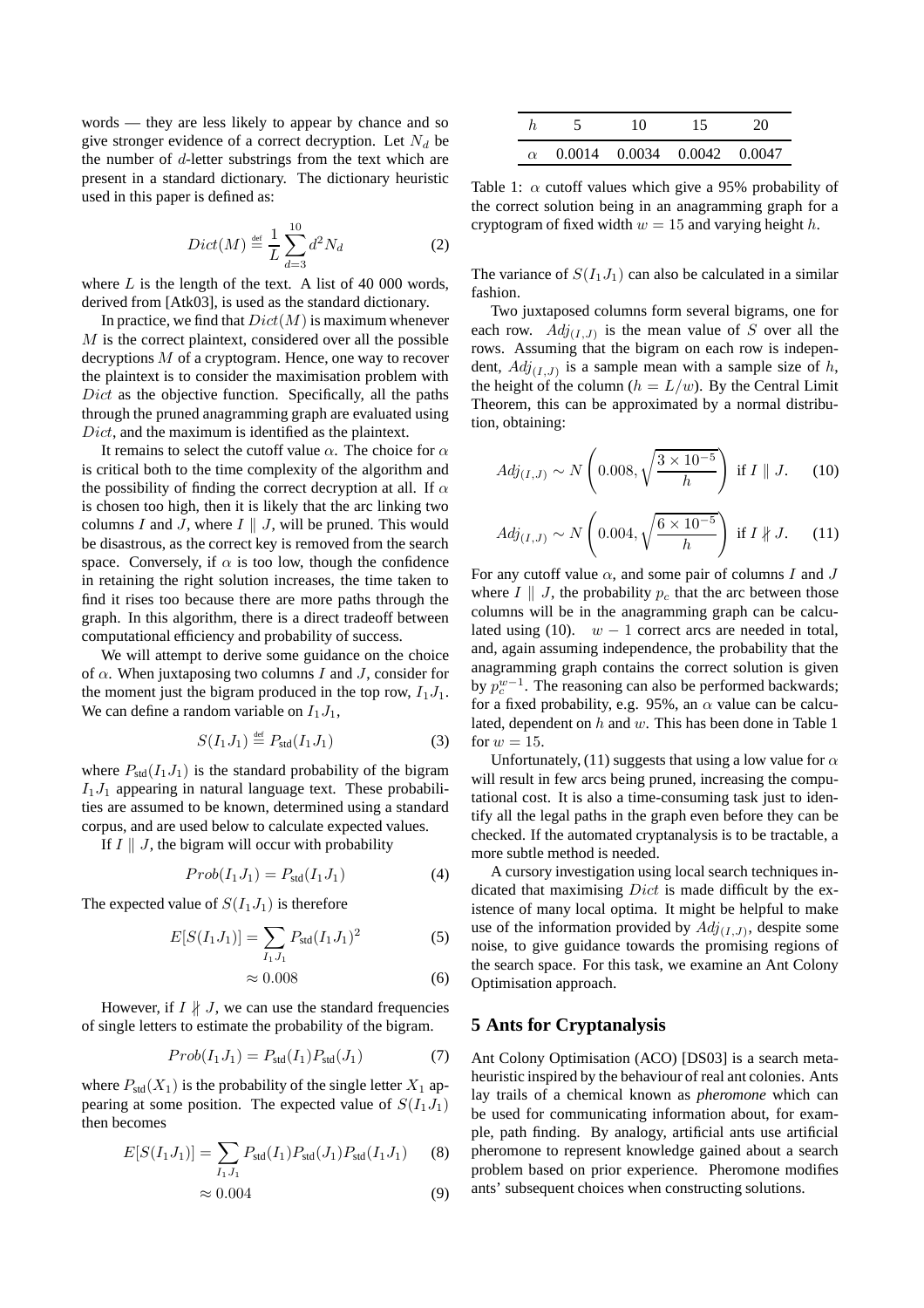|                                     | <b>ATSP</b>       | MА                           |
|-------------------------------------|-------------------|------------------------------|
| Constructs a<br>Next node heuristic | cycle<br>distance | simple path<br>$Adj_{(I,J)}$ |
| Solution evaluated by               | total distance    | Dict(M)                      |

Table 2: Differences between using ACO for the Asymmetric Travelling Salesman Problem (ATSP) and Multiple Anagramming (MA)

ACO was originally applied to the  $N \mathcal{P}$ -hard Travelling Salesman Problem (TSP). Finding solutions in the anagramming graph bears many similarities to an Asymmetric TSP (ATSP). A specific ant algorithm with known success on the TSP is Ant Colony System (ACS). The reader is referred to [DG97] for a full description; here we will only highlight differences and specifics in the adaptation for this problem.

Ants construct paths on the anagramming graph of a cryptogram; each complete path is a permutation of the nodes corresponding to a key. It is not necessary to prune arcs, as ACS makes use of a heuristic  $\eta_{ij}$ , which represents some *a priori* knowledge of the desirability of choosing node j while at node i. For this,  $Adj_{(I,J)}$  is used. In each iteration, after the ants have constructed their paths, pheromone is deposited on arcs in the graph corresponding to the best path found since the start of the algorithm. A completed path, which is a decryption key, is evaluated using the Dict heuristic on the plaintext produced.

The essential difference between the multiple anagramming problem and the ATSP is the use of one heuristic for constructing a solution,  $Adj_{(I,J)}$ , and another for evaluating it, Dict; see Table 2. The two heuristics are not disparate — both are statistics of an underlying cryptogram — but  $Adj_{(I,J)}$  varies in how useful its guidance to the Dict maximum is.

#### **6 Computational Results**

Figure 2 shows an overview result of cryptanalysis trials for a variety of cryptograms of differing heights  $(h)$ and widths  $(w)$ . A sample plaintext of the implied length  $(L = wh)$  is obtained as a random subsection of a long text [Car65], and encrypted using a fixed key. The ACS solver returns a key candidate within 5000 Dict evaluations. We recorded only whether the key was exactly equal to the correct decryption key.

The results show that the ACS algorithm is most likely to succeed on cryptograms with a small width and large height. This is consistent with what we know: a large height provides many bigram samples for any column pair, meaning  $Adj_{(I,J)}$  is a more reliable statistic. A small width gives a small key-space over which the algorithm must search.

Figure 2 also indicates that cryptograms can sometimes be solved even when the key size is as large as 40. In this case the total number of possible keys is  $40! \approx 10^{48}$ , but the ACS solver examines (using Dict) only 5000 of them in order to locate the correct key.



Figure 2: Solvability: a point is plotted at a given width,  $5 \leq w \leq 42$ , and height,  $1 \leq h \leq 20$ , if and only if the ACS algorithm solved a sample cryptogram of length  $L = wh$  within 5000 *Dict* evaluations. Only one trial at each point was attempted.

Sometimes, ACS returns solutions that are close to the key. For example, two elements in the permutation might be in the incorrect order, or the permutation may start on the wrong column. Despite this, the plaintext remains mostly readable. To investigate this property, we use a success metric which counts the number of columns which are placed before their correct successor. Figure 3 shows how, for a fixed width, the accuracy of the solution gradually improves with increasing height.



Figure 3: Partial solvability: Number of correct key elements found by ACS (5000 Dict evaluations) for cryptograms with a fixed width  $w = 15$  and varying height. An average over 12 trials is given for each height.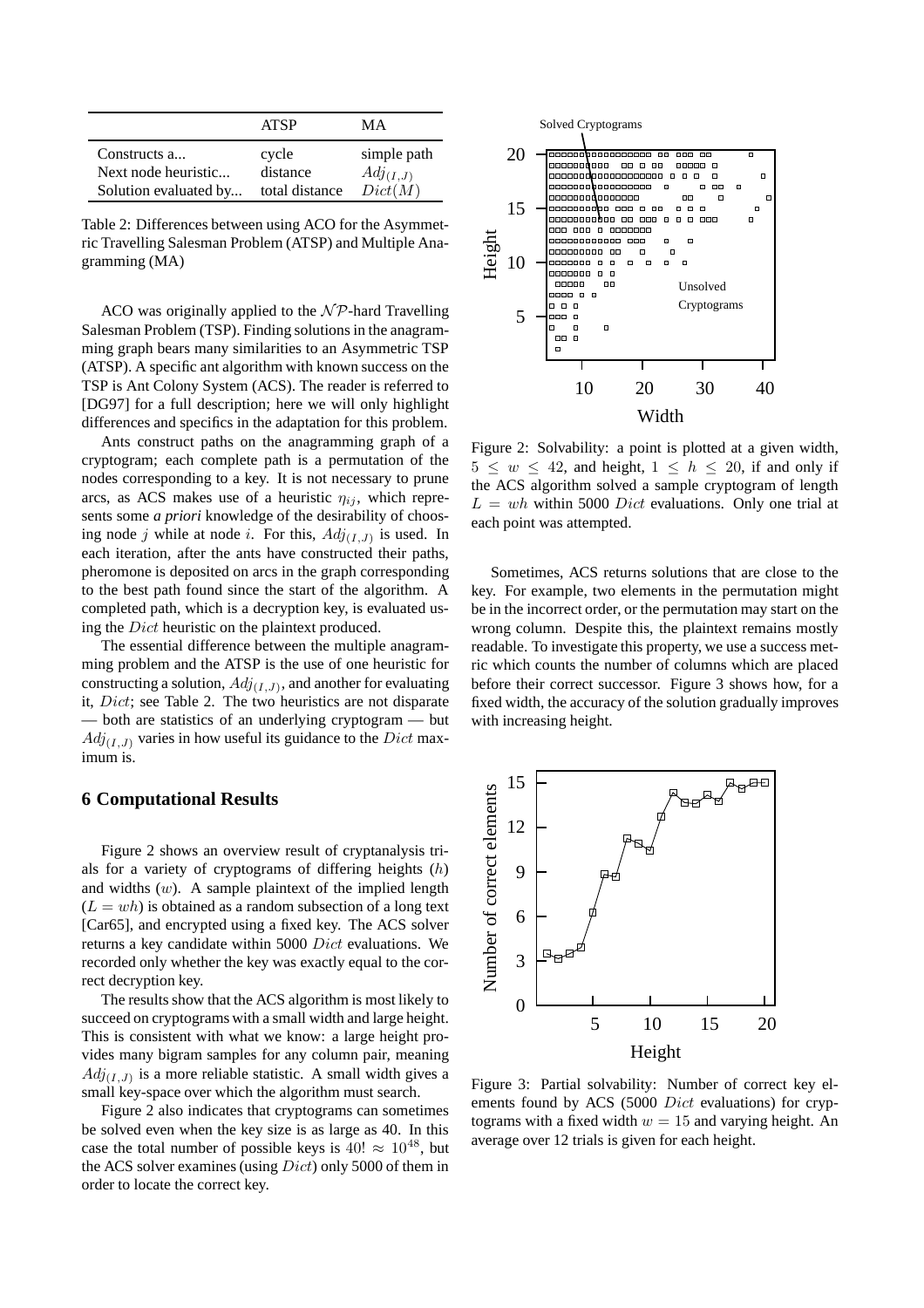| Method              | Width $(w)$ | Length $(L)$ |
|---------------------|-------------|--------------|
| GA [Mat93]          | 7           | 184          |
|                     | 9           | 184          |
| SA [GSN94]          | 10          | 150          |
|                     | 20          | 1000         |
|                     | 25          | 1000         |
| GA [Cla98]          | 18          | 1000         |
| SA [Cla98]          | 15          | 600          |
|                     | 21          | 1000         |
| Tabu Search [Cla98] | 18          | 1000         |
| ACS [this paper]    | 15          | 300          |
|                     | 20          | 400          |
|                     | 25          | 625          |

Table 3: An overview of some typical results in automated cryptanalysis of transposition ciphers.  $GA = Genetic Algo$ rithm;  $SA = Simulated$  Annealing

#### **7 Previous Work on Automated Cryptanalysis**

In this section, we examine previous work on automated cryptanalysis using metaheuristics, and provide a limited comparison.

An early paper considering transposition ciphers is [Mat93], which applies a genetic algorithm to the problem. The transpositions are of a somewhat harder type, permitting uneven column lengths. In a subsequent paper [GSN94], a different metaheuristic is employed — simulated annealing. In his PhD thesis [Cla98], Andrew Clark provides a comparative study of simulated annealing and genetic algorithms, together with a third metaheuristic: tabu search. For transpositions, simulated annealing solves the most difficult cryptograms, but is also the slowest algorithm tested.

Analogous results for a different type of classical encryption, substitution ciphers, can be found in [FSN93, SJNK93, CD98].

Table 3 lists typical results from previous work on transpositions, together with some from this paper. The various approaches involve differing heuristics, processing time and success criteria. Despite this, a comparison does give a rough indication of the regions of difficulty in the problem space. It also shows that the ACS algorithm presented in this paper can decrypt cryptograms which are significantly shorter (up to a factor of about a half) than those tackled by previous metaheuristic methods.

The ability of ACS to successfully decrypt cryptograms of shorter length can be attributed to the use of a dictionary heuristic in addition to bigrams. The earlier approaches used only bigrams to evaluate the fitness of candidate solutions. This is susceptible to noise in shorter messages for similar reasons to the problems demonstrated in the bigram adjacency score. In a local search method, this leads to a situation where locating the global optimum does not guarantee the correct decryption of the cryptogram; this was noted in [GSN94].

Local search algorithms could potentially be modified to use the dictionary score. One pitfall is that the dictionary

heuristic does not define a very smooth search space; e.g. an interchange of just two columns would in all likelihood destroy a long and high scoring word. It would be desireable to combine it with the bigram heuristic in some way; however, it is not immediately obvious as to how this could be done robustly. A constructive algorithm, like ACS, allows both heuristics to be integrated in a natural way.

A recent result indicates that metaheuristic techniques may be applicable to modern cipher cryptanalysis: in [HSIR02], statistical flaws in a reduced-round version of the block cipher TEA are found using a genetic algorithm.

### **8 Conclusions and Further Work**

It has been shown how the cryptanalysis of transposition ciphers can be completely automated in a ciphertext-only attack.

Two heuristics are used: one for recognising plaintext using a dictionary,  $Dict$ , and another for indicating adjacent columns using bigrams,  $Adj_{(I,J)}$ . Taken by themselves, each is insufficient to easily decrypt a difficult cryptogram. Constructing the key solely using the bigram scores becomes infeasible when random variation causes the heuristic to be deceptive. Equally, Dict defines a search space that is hard to maximise. However, in ACS both heuristics can be used in a complementary fashion to rapidly find the solution. The bigram scores provide hints to the right region of the Dict search space. The pheromone feedback, calculated using *Dict*, compensates for any noise in the  $Adj(I,J)$ scores.

The capability of maximising Dict allows much shorter cryptograms to be automatically decrypted compared to previous techniques. When 5000 Dict evaluations are used, the length can be reduced by a factor of around two.

We believe this is the first application of an Ant Colony Optimisation approach to cryptanalysis. More difficult transposition schemes, such as irregular and double columnar transpositions, might also be vulnerable to this approach. However, it is unlikely that these methods will pose a threat to modern ciphers in direct key-recovery attacks such as those just presented — the key spaces are designed to be as discontinuous as possible. Nonetheless, much of modern cryptanalysis is concerned with extracting information reliably from noisy statistics; perhaps ants could improve existing techniques.

#### **Bibliography**

- [Atk03] Kevin Atkinson. The spell checking oriented word lists (SCOWL). http://wordlist.sourceforge.net/, 2003.
- [Bau97] F. L. Bauer. *Decrypted Secrets*. Springer, second edition, 1997.
- [Car65] Lewis Carroll. *Alice in Wonderland*, volume 11 of *Project Gutenberg*. Project Gutenberg, 1865.
- [CD98] Andrew Clark and Ed Dawson. Optimisation heuristics for the automated cryptanalysis of clas-